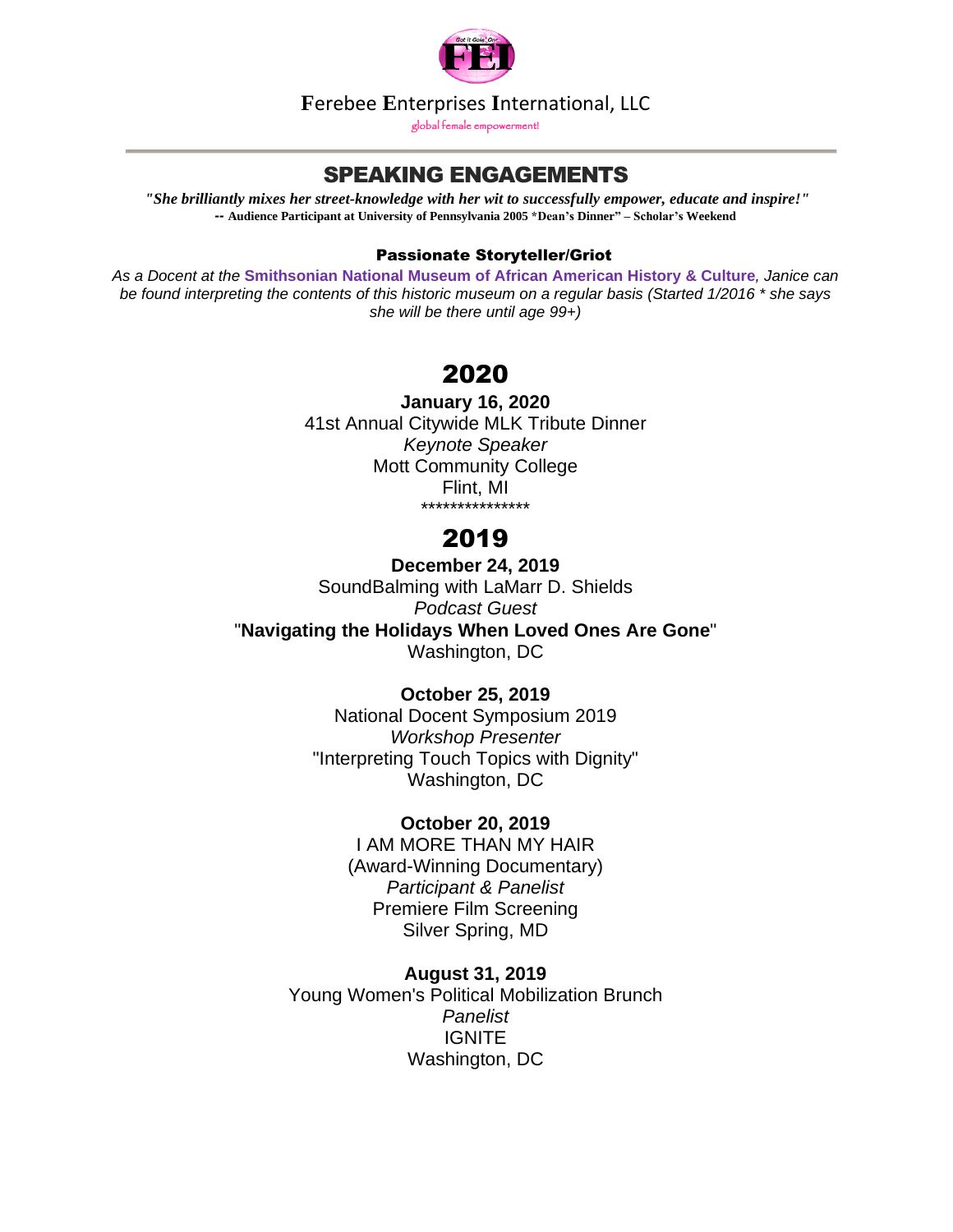#### **JUNE 1, 2019**

3rd Annual "We The Girls" Conference *Workshop Presenter* DCPS \* REIGN Initiative for Girls of Color Washington, DC

### **March 20, 2019**

Pro Voice/Pro Voz *Featured Guest* Hosted by Ambassador Sujay Johnson Cook Washington, DC

#### **FEBRUARY 28, 2019**

"We The Girls" Leadership Series *Workshop Presenter* DCPS \* REIGN Initiative for Girls of Color Washington, DC

#### **January 20, 2019**

Step Afrika! Step Xplosion Pre-Performance: Lecture (2:30 - 3:30 PM) **25th ANNIVERSARY CELEBRATION!** *"Celebrating Step Afrika! & the Election of Nelson Mandela"*

Music Center at Strathmore Rockville, MD \*\*\*\*\*\*\*\*\*\*\*\*\*\*\*\*

## 2018

## **OCTOBER 11, 2018**

"We The Girls" Leadership Series *Workshop Presenter* DCPS \* REIGN Initiative for Girls of Color Washington, DC

#### **JUNE 2, 2018**

2nd Annual "We The Girls" Conference *Workshop Presenter* DCPS \* REIGN Initiative for Girls of Color Washington, DC

#### **MAY 20, 2018**

Pink Diamonds & Purple Pearls Cotillion Ball *Mistress of Ceremonies* GOTM \* Girls On The Move Upper Marlboro, MD

#### **APRIL 28, 2018**

3rd Annual Fundraiser Luncheon *Keynote Speaker* ECLN \* Empowering Community Leaders Network Frederick, MD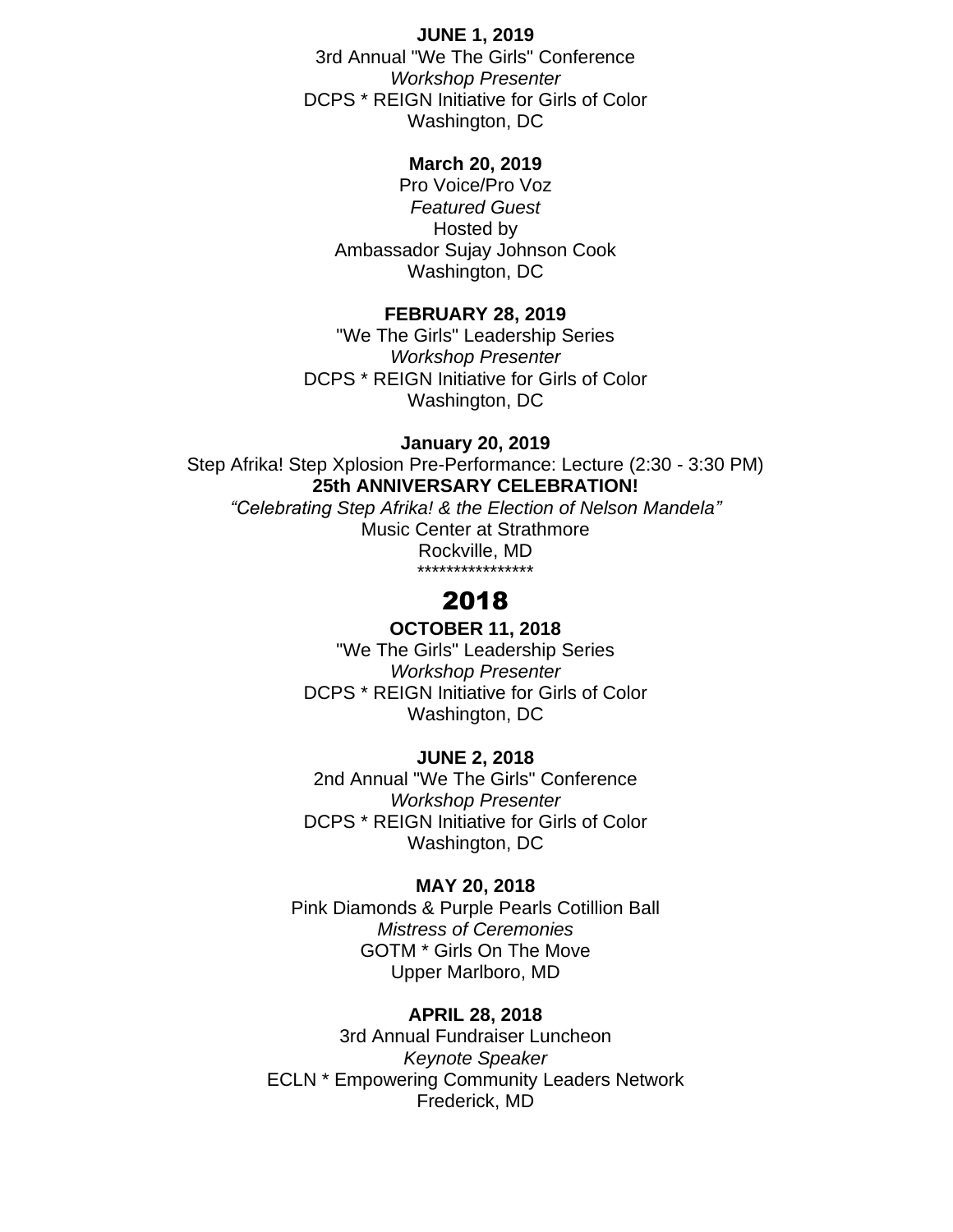### **MARCH 29, 2018**

"Social Work Month" Program *Keynote Speaker* North Carolina Central University Durham, NC \*\*\*\*\*\*\*\*\*\*\*\*\*\*\*

## 2017

## **December 9, 2017**

Historical Marker Unveiling Ceremony \* Alpha Kappa Alpha Sorority, Inc. Honoring the 10th International President of AKA (My Great-Aunt) *Keynote Speaker* New Central Baptist Church Norfolk, VA

## **August 25, 2017**

Making Art with the Pieces: A Meditative Path to Building Resilience \* Trident House International *Co-Facilitator* Chicago Recovering Communities Coalition Chicago, IL

## **February 25, 2017**

DC AREA WRITING PROJECT \* Celebration of Writers *Speaker & Vendor* Howard University Washington, DC

## **February 12, 2017**

Step Afrika! Step Xplosion Pre-Performance: Lecture (2:30 - 3:30 PM) SPECIAL GUEST: Dr. Joanne Hyppolite, Curator \* **[Smithsoninan](http://www.nmaahc.si.edu/) National Museum of African [American](http://www.nmaahc.si.edu/) History & Culture**

> *Panel Moderator: "Celebrating African American History & Culture"* Music Center at Strathmore Rockville, MD \*\*\*\*\*\*\*\*\*\*\*\*\*\*\*\*

## 2016

## **October 11, 2016**

Cross Roads Radio Show with Mertine Moore *Guest: Cancer Survivors \* Activists \* Fashionistas!* WPFW Radio Station Washington, DC

## **August 25, 2016**

Owl Success Track \* First Year Experience *Keynote Speaker: "Counteracting Crazy - Negative Images, Messages & Influences!"* Prince George's Community College Largo, MD

## **June 11, 2016**

Sister to Sister: One in the Spirit Conference of Empowerment & Health for Women of Color *Keynote Speaker* Schomburg Center for Research in Black Culture New York, NY